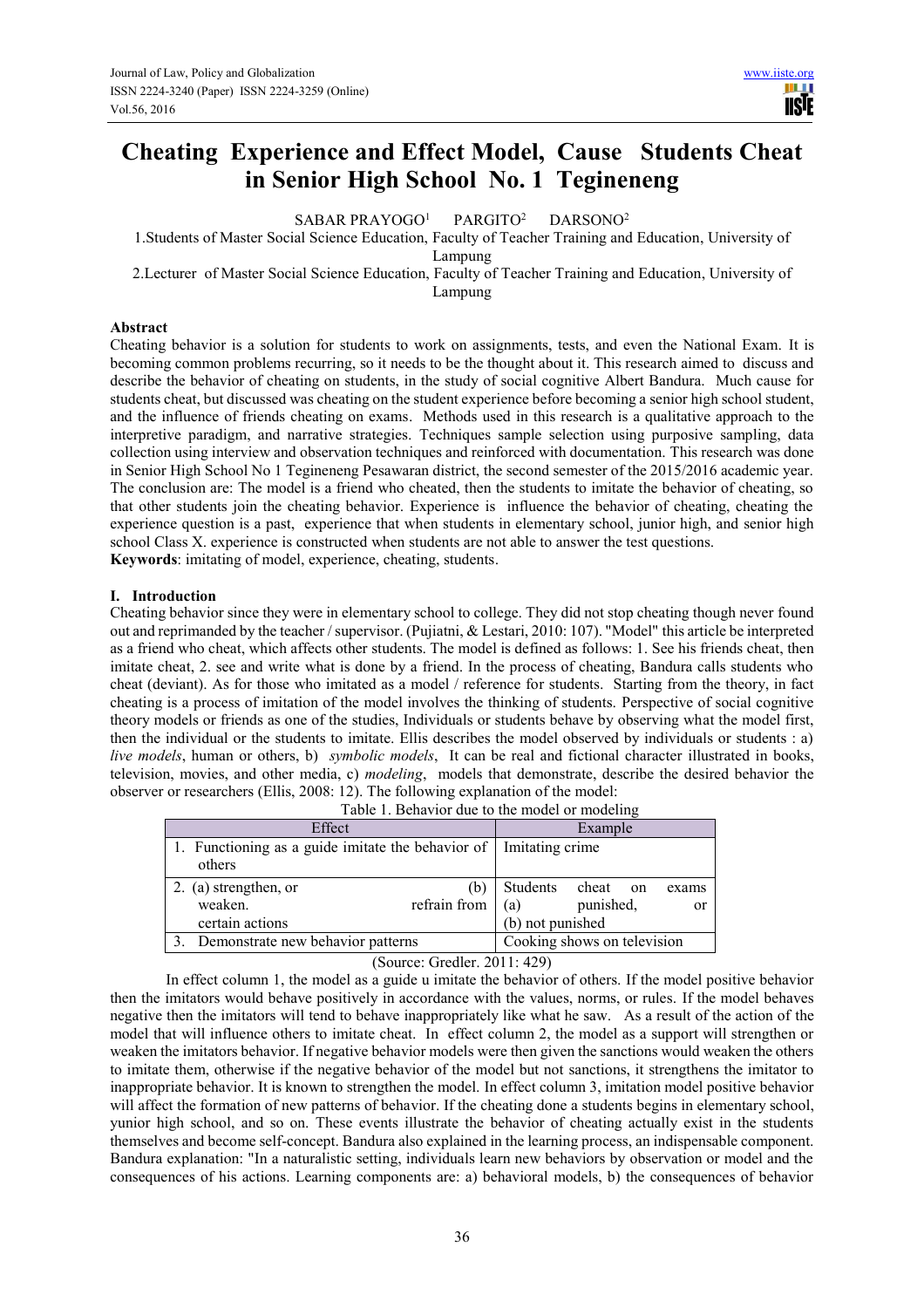exemplified, c) internal process learners, d) The belief in the toughness of the learners themselves.(Gredler. 2011: 428).

In fact, the stages of the process of , test, exam or evaluation of learning in the classroom many students cheat. Many students cheat at senior high school No. 1 Tegineneng. Assumptions obtained when researchers did research beginning, almost in every classroom is being exam must be students cheat. Data pre-research shows that the semester exams, in each class many students cheat. Even when the National Examination (Pre research, in March-May 2015). This background and become an attraction for doing research in Senior high school No. 1 Tegineneng. This research discusses cheating behavior on the study of social cognitive theory of Bandura. This article discussed only cheating behavior as a result of the model and experience of the students in the past. This research revealed in depth, explorative through words or sentences, or personal data, feelings, beliefs through indepth interviews. One strategy of qualitative research is descriptive narrative. Creswell explains: "narrative is a research strategy in which researchers investigated the lives of individuals and ask the individual or group of individuals to share their lives. This information is then retold by researchers in the chronology of the narrative " (Creswell. 2009: 21). Researchers gather information about students cheating. informants consisted of students and teachers through interviews. Then the collected data, reinforced with observational data and documentation, retold by researchers in the form of descriptive.

# **2. Method**

The research approach used is qualitative. The sample in this research used purposive sampling. informant research as follows: 1. Students in kelas twelve IPS totaling 21 people, then the researcher determine key informant, the next key informant providing information about who the next informant. 2. Students in kelas twelve IPA 1 totaling 21 people, then the researcher determine key informants, the next key informant providing information about who the next informant. 3. Students in kelas twelve IPA 2, totaling 22 people, then the researcher determine key informant, the next key informant providing information about who the next informant. Thus, the informant of the students were 18 people, and informants of teachers were 7 people. Data collection techniques used were interviews, observation and documentation. Data analysis through: data reduction, a data display, and conclusion.

## **3.Discussion**

Several discussions with research informants, only a few samples of the research informants disclosed. Informants representing several other informants, among others:

# **Informant 1, Inisial SP,**

The influence of the model*,* According informant 1, cheating behavior not influence the model he do it on his own initiative. When he could not do the problem during the evaluation of learning once, it anyway he wants to so he immediately asked a friend to get the answer. Interviews, Mey 26, 2016. From informant, shows there has been a cheating behavior . cheating behavior by seeing and copying answers to friends. For him would do if he could not answer the questions done.

*Experience cheat,* According informant 1, from Elementary School to Senior High School he never cheated, only a rare intensity. The meaning that the experience has begun since elementary school and still continues to this day (senior High School) but with different intensities. From the above data shows that the experience informant 1 constructed back repeatedly, so that cheating behavior do go back to senior High School. So the experience of cheating behavior will be reconstructed.

## **Informant 2, Inisial WS**,

The influence of the model*,* According informant 2, generally if there are students cheat others will come and when he could not answer the questions and supportive classroom environment he also cheating. But when informant 2 still can answer questions he would not . The condition shows the cheating behavior occurs because of factors imitation of models. Then the cheating behavior imitated by informant 2. factors other than a model as an external factor cheating behavior is also caused by the condition of informant 2 who can not answer exam questions and support classroom situation to behave.

*Experience cheat,* According informant 2, Experience of cheat began in junior high school. At the time of elementary school he had not dared to fear of found out and punished. The experience was still embedded inside then reconstructed when he faces the evaluation of learning and can not do the task. Moreover, the experience it provide good as it gets high scores. In the previous year he got the class champion.

# **Informant 16, Inisial LN**

The influence of the model*,* According informant 16, He cheated because it follows a friend, but not often. he cheated when the unfinished task, but it must collected to the teacher. I saw a note, not sure if I have seen answers a friend. Interview; 30 May, 2016. Discussion according to Bandura's theory that the model has an influence on the formation of new behavior of students, are positive and negative behavior. Cheating and imitate answer is modeled their friends and the negative influence of the model. In this case the student should have to distinguish between the behavior of the model is positive, and should be emulated. negative behavioral model that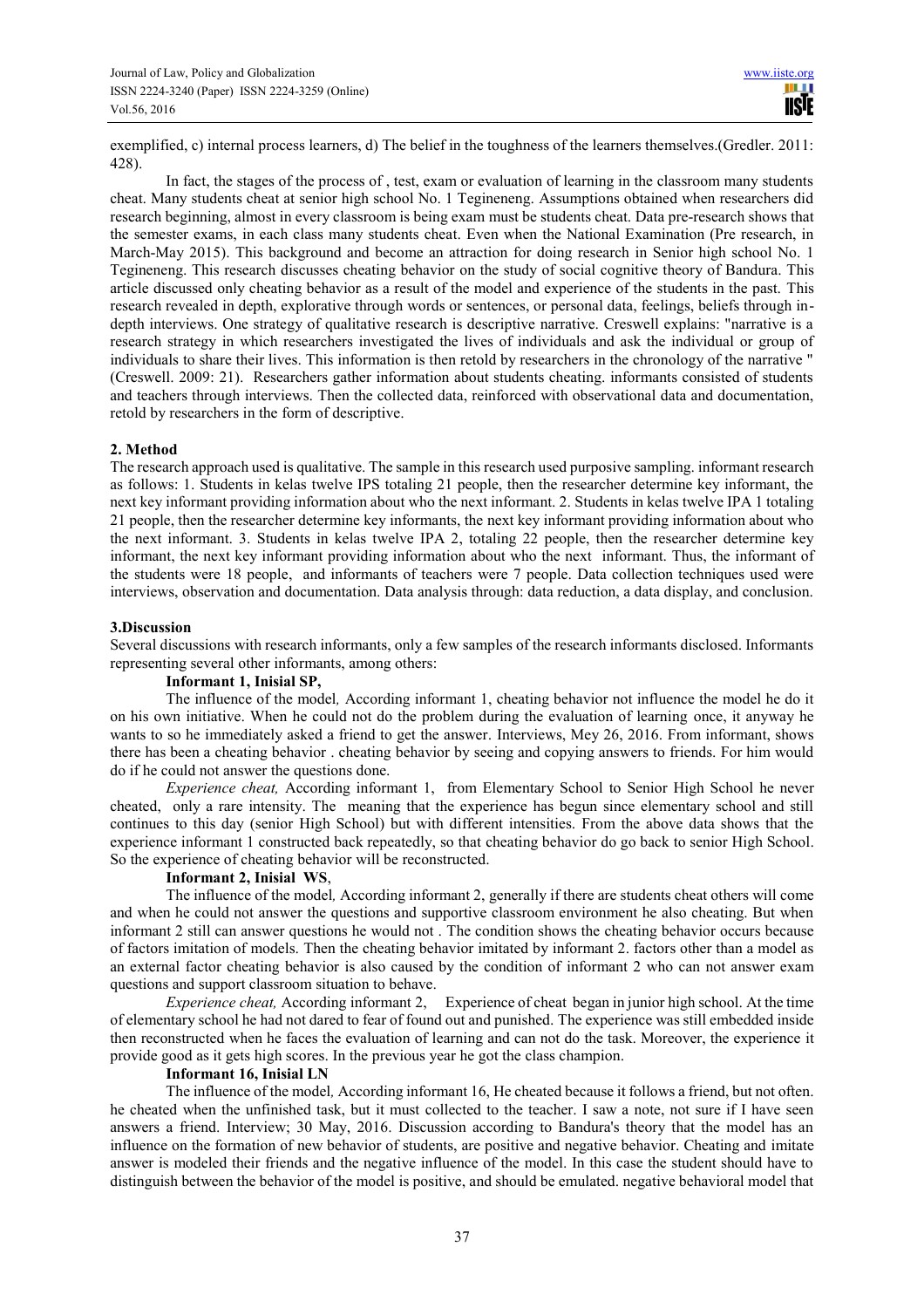should not be imitated, even students who cheat should be advised not to behave negatively.

*Experience cheat,* According informant 16, he began to cheat since junior high school, cheated the first time, there is a feeling of fear, but when he saw a friend cheat, eventually he used to cheat. Interview; May 30, 2016. The Meaning, cheating experience began in Class III junior high school and still continues today (class XI SMA). The above data indicate cheating experience informants constructed back repeatedly. The experience be reconstructed by the new behavior, Bandura called it a repeated experience. The experience can be reconstructed if it does not answer the questions assignments, or exams.

# **Informant 18, Inisial RA**

The influence of the model*,* According informant 18,

One of the causes of cheating because they do not want lower score. He asked a friend, then considered his thoughts. Interview; May 1, 2016. From the above explanation causes cheat because they want to get high scores. *Experience cheat,* According informant 18, he cheated since junior high school, due to environmental influences. Interview; May 1, 2016

According to Klausmeier (1985), cheating can be done in forms as follows: a. Using record answers during the exam / test, b. Imitate each other's answers, c. Providing answers have been completed, the friend, d. Circumvent regulations exam, both written in the regulations and the examination set by the teacher. (Samiroh  $\&$ Muslims, Z I. 2015). Meanwhile, according to Sugiyatno (2009), several actions are included in the category of cheating among others: a. Imitating work friends, b. Ask directly to friends while taking a test, c. Takes notes on paper, limbs, clothes or in certain places when exams, d. Received an answer from outsiders, e. Looking leaked exam questions, f. Exchange answers with a friend, g. Tell / ask for help in doing the test. (Samiroh & Muslims, Z I. 2015)

## **3.2 Model As Cause Students Cheat**

Information cheat, they replicate the model, described by EDS (informant 15) that; sometimes I cheat follow friends, even if I can not do the problem or my lack of confidence with my answer then I will cheat (interview; May 30, 2013). According to LN (informant 16) that; she cheated because it follows a friend but not too frequently (interview, May 30, 2016). According RAP (informant 8) that; she cheated participate imitate a friend, even when I cheated, my friends join cheating. (Interview, May 28, 2016). Meanwhile, according to T, (teacher informant 03) that; based on his experience as the exam overseen. he believes students cheat copy answers and answers equate to a friend, interviews; 06-06-2016. According RAP (informant 8) that; she cheated participate imitate a friend, even when I cheated, my friends join cheating. (Interview, May 28, 2016). Meanwhile, according to T, (teacher informant 03) that; based on his experience as the exam overseen. he believes students cheat copy answers and answers equate to a friend, interviews; 06-06-2016.

## **3.3 Cheating experience Continuity Behavior Patterns**

cheated in the past, can influence student behavior, it happens because students construct back her experiences. Based on data from interviews of informants that about 98% of students or 17 of the 18 informants have had the experience of cheating within a period long enough. There was a cheat since elementary school, junior high school, and just started since senior high school. The experience, be reconstructed by students into new behaviors. As explained by SAG (informant 13) that since elementary school he had been cheated, that saw the book and see the answers to friends (interview June 1, 2016). According to RAP (08 informants) since junior high school to Senior high school he never cheated, just intensity rarely (interview, 28 Mai 2016). Additionally SP (informant 01) from elementary school to the to Senior high school he never cheated, just intensity rarely (interview, May 26, 2016). According to Bandura, the experience be reconstructed by students as a new behavior, Bandura called it a repeated experience.

## **4.Conclusion**

Model (friends) can influence a person's behavior. The model means students cheat comes from the same class or different classes and then the students to follow the behavior. Besides, the strengthening elements to encourage students to cheat that negative reinforcement is then viewed and imitated students. Model or friends to share the experience to other students cheat, it is called (as the experience inherited). The experience can influence behavior, the intended experience is the experience of cheating in the past, namely when the primary school, junior high school, and of class X in senior high school, this experience is constructed back because the student can not answer the test questions. Besides their successful experience in cheating, it means not getting caught and getting high score / maximum, it becomes a consideration to repeat it. Informants have experience cheated then, is repeated back to class XI informants serial number 2, 3, 4, 5, 6, 7, 8, 9, 10, 11, 12, 13, 14, 15, 16, 17, and 18. There are students who have experience of cheating since elementary school that the informant on the serial number 5, 7, 10, 11, and 13. Students have experience of cheating since junior high school that informants serial number 3, 6, 8, 15, 16, 17 , 18. Besides, there are some students who cheat after class X in the senior high school: the informant